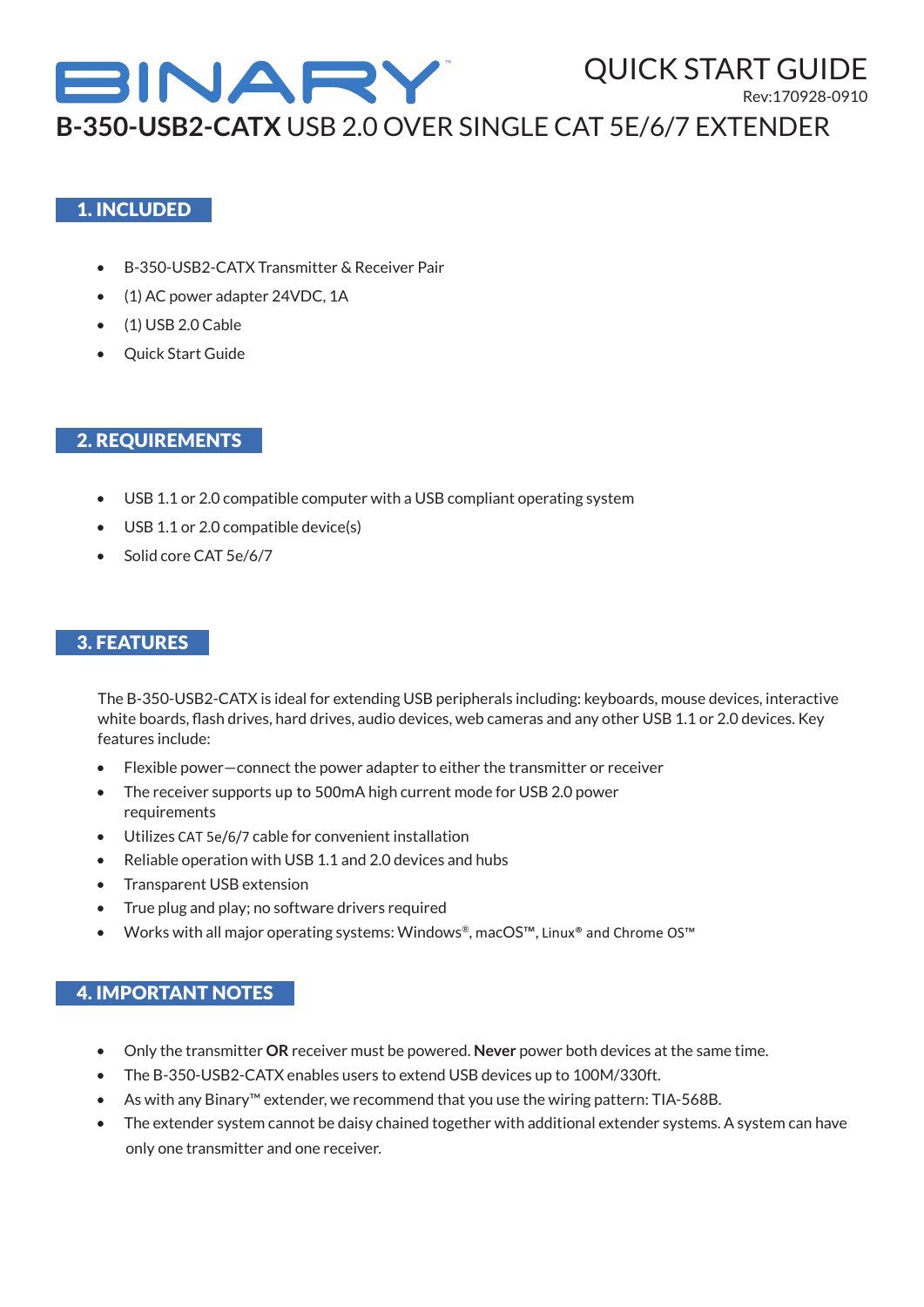

- **A. Receiver USB Port: Type A USB port to connect to extended device such as a mouse, keyboard, or Game controller**
- **B. Power LED: Lights blue when the unit received power**
- **C. Link LED: Lights green when a communication link between the transmitter and receiver is established**
	- LED does not light when no link is detected
- **D. Host LED: Lights green when the transmitter and receiver is recognized by the host device**
	- LED blinks when transmission is suspended
- **E. Activity LED: Lights orange when data is transmitted between the transmitter and receiver**

**NOTE:** Mode and Config Ports (under label) are reserved for manufacturer use only.

- **F. DC Power Port: Connect AC/DC power supply**
- **G. RJ45 Link: To connect RX and TX with CAT 5e/6/7 cables via RJ45 connector**
- **H. Transmitter USB Port: Type B USB connector to connect to host device, such as a PC, or game system.**

## 6. HOW TO CONNECT



- 1. Connect the power adapter to **either** the transmitter or receiver. **Do NOT power both devices at the same time.**
- 2. Connect the transmitter unit (USB type-B connector) to the host computer or USB hub using the provided USB 2.0 A to B cable.
- 3. Connect the RJ45 ports on the **1** transmitter and **2** receiver units using solid-core CAT 5e/6/7 cabling. The green RJ45 LED on the receiver will illuminate to indicate it is connected to and powered by the transmitter.
- 4. Connect the USB device to the receiver.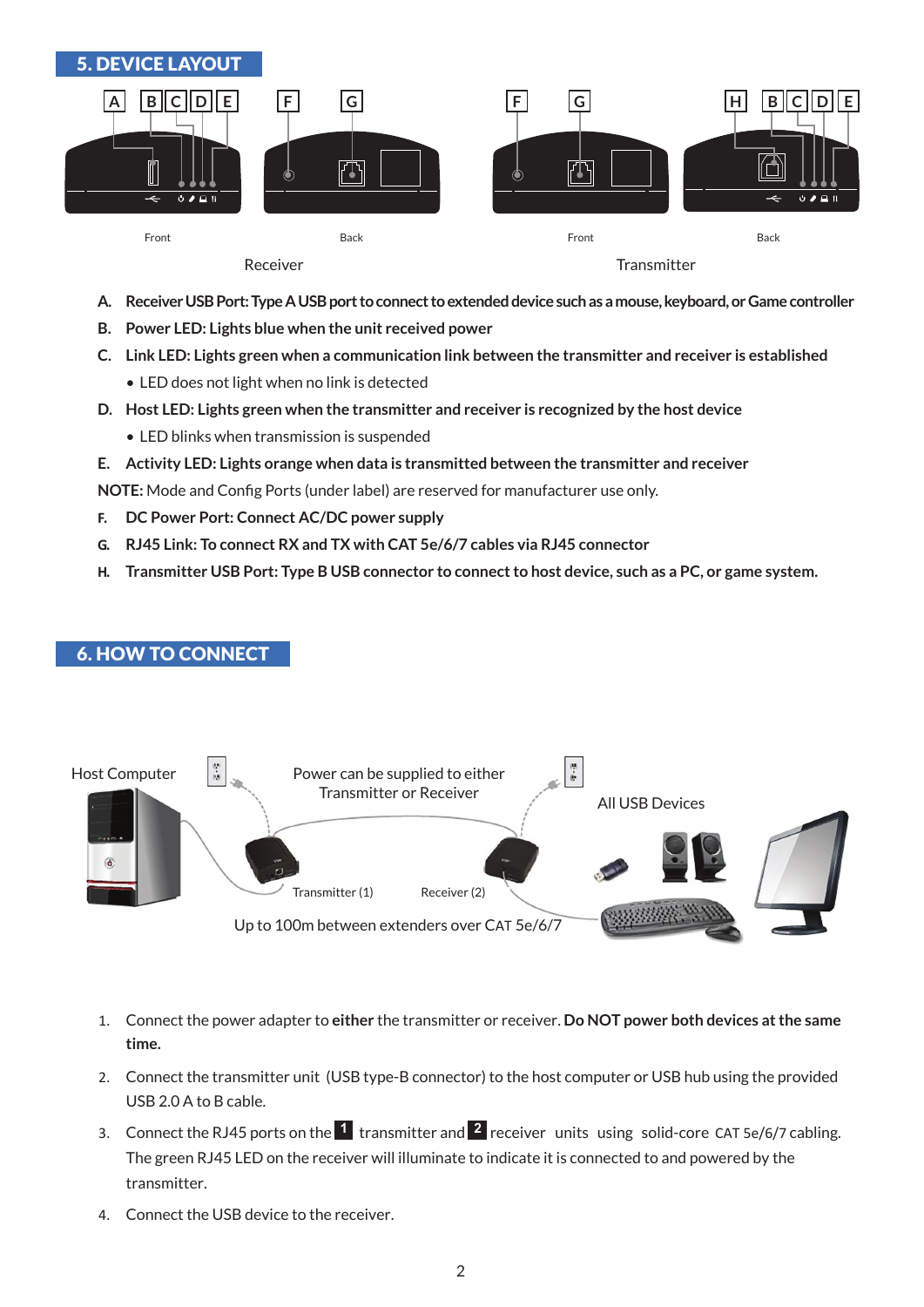# 7. TROUBLESHOOTING

| <b>Problem</b>                                                        | <b>Cause</b>                                                                                                                                                                             | <b>Solution</b>                                                                                                                                                                                                                                                                                                                                                            |
|-----------------------------------------------------------------------|------------------------------------------------------------------------------------------------------------------------------------------------------------------------------------------|----------------------------------------------------------------------------------------------------------------------------------------------------------------------------------------------------------------------------------------------------------------------------------------------------------------------------------------------------------------------------|
| USB device is attached but not<br>functioning.                        | The USB device requires drivers that were not<br>installed.<br>The USB device does not support USB hubs.<br>$\bullet$<br>The USB device has malfunctioned.                               | Install the required USB device driver on the<br>computer operating system prior to attaching<br>the USB device into the receiver. Please see<br>your USB device manufacturer's website for<br>details.<br>In the Universal Serial Bus controllers section<br>of Device Manager, check that the USB device<br>has enumerated.<br>Contact Technical Support for assistance. |
| USB device is attached but not<br>functioning.                        | Overcurrent condition has occurred because<br>the USB device has drawn more current than<br>can be supplied. The operating system may<br>generate a status bubble indicating an issue.   | Power cycle receiver. Wait 30 seconds and plug<br>power back into the unit.<br>If overcurrent continues to occur, either:(a)<br>the USB device may use more power than the<br>USB specification, or (b) the USB device may<br>be damaged.<br>Contact Technical Support for assistance.                                                                                     |
| The Link LED on the transmitter and<br>receiver blink intermittently. | The CAT 5e/6/7 cable connecting<br>the transmitter and receiver is<br>faulty.                                                                                                            | Ensure the CAT 5e/6/7 cable is of decent<br>quality.<br>Contact Tech Support.                                                                                                                                                                                                                                                                                              |
| The Link LED on the transmitter and<br>receiver is off.               | The receiver is not receiving power.<br>The transmitter is not receiving power.<br>The link cable is malfunctioning.<br>$\bullet$<br>$\bullet$<br>The B-350-USB2-CATX is malfunctioning. | Confirm that either the transmitter or receiver<br>is receiving power.<br>Ensure power adapter is properly connected to<br>the transmitter or receiver. Not both.<br>Ensure the CAT 5e/6/7 cabling between the<br>transmitter and receiver are properly installed.<br>Contact Technical Support for assistance.                                                            |

# 8. SPECIFICATIONS:

| <b>USB Device Support</b>                              | Supports low-speed USB 1.1                                           | Yes |  |
|--------------------------------------------------------|----------------------------------------------------------------------|-----|--|
|                                                        | Supports full-speed USB 1.1                                          | Yes |  |
|                                                        | Supports high-speed USB 2.0                                          | Yes |  |
| Range                                                  | 100M/330ft                                                           |     |  |
| Power                                                  | AC power adapter 24VDC, 1A (provided)                                |     |  |
| <b>USB Hub Support</b>                                 | Any single chain can include up to 4 USB hubs plus 1 B-350-USB2-CATX |     |  |
| <b>USB Host Support</b>                                | EHCI (USB 2.0) and OHCI/UHCI (USB 1.1)                               |     |  |
| Maximum Current Available to USB<br>Device at Receiver | 500 <sub>m</sub> A                                                   |     |  |
| <b>TRANSMITTER</b>                                     |                                                                      |     |  |
| <b>USB Connector</b>                                   | 1 x USB Type B Receptacle                                            |     |  |
| <b>Link Connector</b>                                  | $1 \times R$ J45                                                     |     |  |
| <b>Dimensions</b>                                      | 65 mm x 87.5 mm x 30 mm (2.56" x 3.45" x 1.18")                      |     |  |
| <b>RECEIVER</b>                                        |                                                                      |     |  |
| <b>USB Connector</b>                                   | 1 x USB Type A Receptacle                                            |     |  |
| <b>Link Connector</b>                                  | $1 \times R$ J45                                                     |     |  |
| <b>Dimensions</b>                                      | 65 mm x 87.5 mm x 30 mm (2.56" x 3.45" x 1.18")                      |     |  |
| <b>ENVIRONMENTAL</b>                                   |                                                                      |     |  |
| <b>Operating Temperature Range</b>                     | 32°F to 122°F (0°C to 50°C)                                          |     |  |
| Storage Temperature Range                              | -4°F to 158°F (-20°C to 70°C)                                        |     |  |
| <b>Operating Humidity</b>                              | 20% to 80% relative humidity, non-condensing                         |     |  |
| <b>Storage Humidity</b>                                | 10% to 90% relative humidity, non-condensing                         |     |  |
| <b>COMPLIANCE</b>                                      |                                                                      |     |  |
| <b>EMC</b>                                             | FCC (Class A), IC (Class A)                                          |     |  |
| Immunity                                               | CE Criteria A                                                        |     |  |
| Environmental                                          | RoHS2 (CE)                                                           |     |  |
| Safety                                                 | Flammability V-0                                                     |     |  |
| <b>SUPPORT</b>                                         |                                                                      |     |  |
| Warranty                                               | 2-year                                                               |     |  |